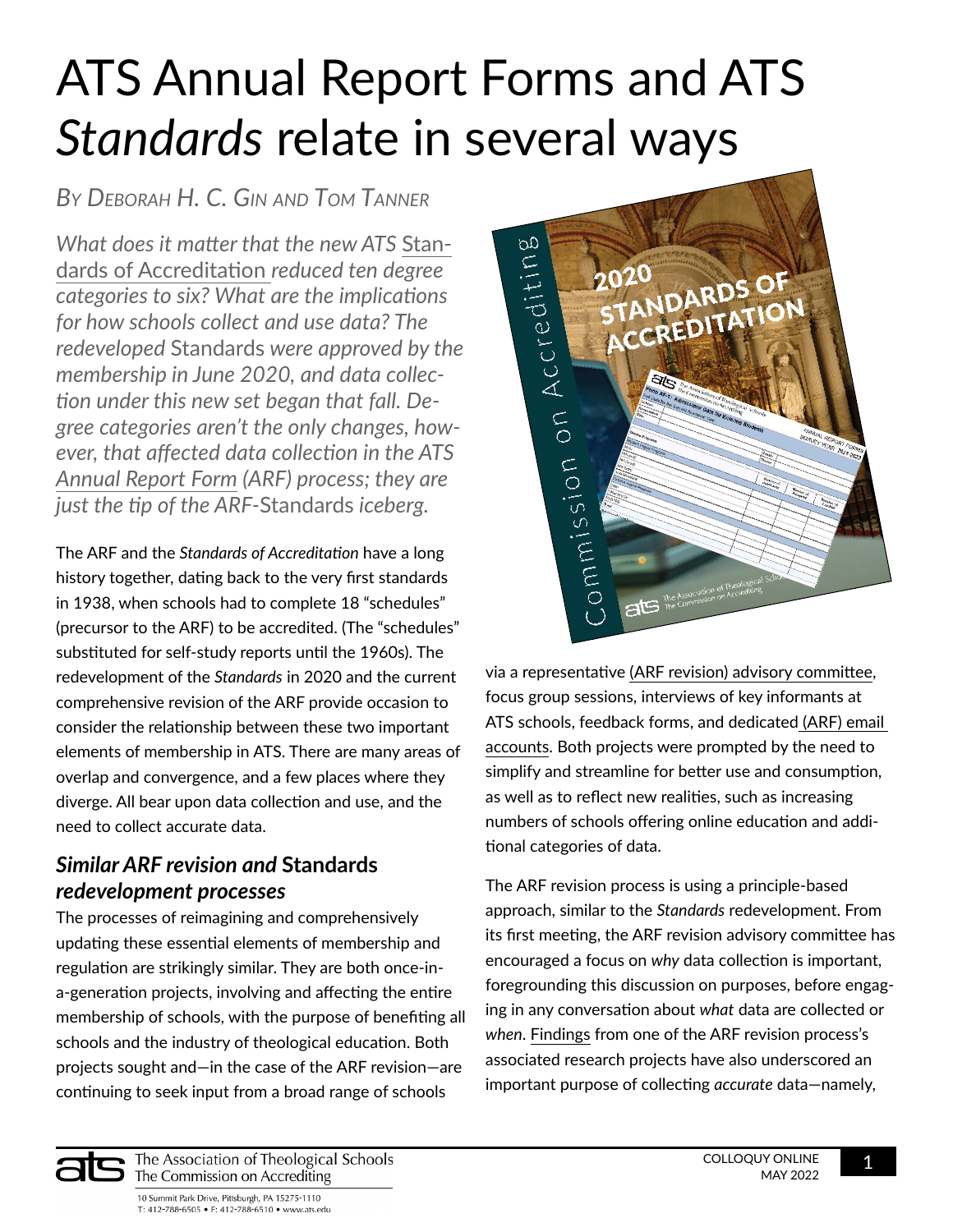peer comparisons. Such comparisons are pointless unless peer schools report updated and accurate data.

Another important principle guiding the ARF revision process is "Lowest Common Multiple." While the primary goal of the comprehensive revision is to simplify, we recognize that schools have expanded their programs, student bodies, and targeted markets in many ways. Such expansion requires a mechanism to capture an

ever-expanding variety of data points, but how can the process attend to both expanding realities and simplifying forms at the same time? How can

schools?

*Lowest Common Multiple allows for inclusion of expanding realities at the same time that it helps to simplify the process and forms.* 

While the new *Standards* no longer have arbitrary limits in these areas, it seemed wise to collect data on how schools were

implementing these new "no-limit" *Standards* to monitor their implementations. The new *Policies and Procedures* (adopted by the membership along with the new *Standards*) also set new definitions for additional locations (formerly extension sites) and distance (online) education, which need to be reflected in a revised ARF.

degrees. However, those degrees were already becoming increasingly rare, with less than five percent of the membership offering them. This simplification of degree categories fits the principle of Lowest Common Multiple.

Secondly, the new *Standards* also require collection of additional information, such as the number of students admitted to master's degrees without baccalaureates and the number admitted to the DMin without an MDiv.

Thirdly, the ARF revision advisory committee, along with ATS research staff, are also considering changes that would establish a closer connection between data collected in the accreditation process and institutional data collected annually. In another research project associated with the ARF revision, preliminary findings show that while ATS collects robust data well beyond those of its counterpart accrediting agencies, a key area of difference with these agencies is that the current ARF does not focus as strongly on areas often related to student outcomes. For example, while the ARF has collected data on graduation and placement rates for nearly a decade, it does not collect data on retention rates (partly due to confusion on how to define "retention."). In addition, other agencies often mirror IPEDS definitions and data collection methods (used by all Title IV participants), while ATS has historically used its own definitions and requested different data. Aligning the ARF with IPEDS would help simplify the process for most ATS member schools.

The principle of Lowest Common Multiple provides a critical guideline: *include items that allow all schools to account for their basic categories, but not all their categories.* It is not a lowest-common-factor approach that would only allow for categories shared across all schools, amounting to very few, given the diversity and complexity of the ATS membership. Conversely, it is not an account-for-every-possibility approach, which would make the ARF process unwieldy beyond usefulness. In other words, Lowest Common Multiple allows for inclusion of expanding realities at the same time that it helps to simplify the process and forms.

a single set of forms prompt data collection that would allow for meaningful comparisons across a broad range of

#### *How ARF revision builds on* **Standards** *redevelopment*

The ARF revision continues the *Standards* redevelopment in three important ways.

First, the new *Standards* now have different degree categories, simplifying them from ten to six. This change, while welcomed and necessary, does have implications for data collection and longitudinal trend lines. For example, we can no longer collect data on very specialized degree programs, such as music or missiology

> The Association of Theological Schools The Commission on Accrediting